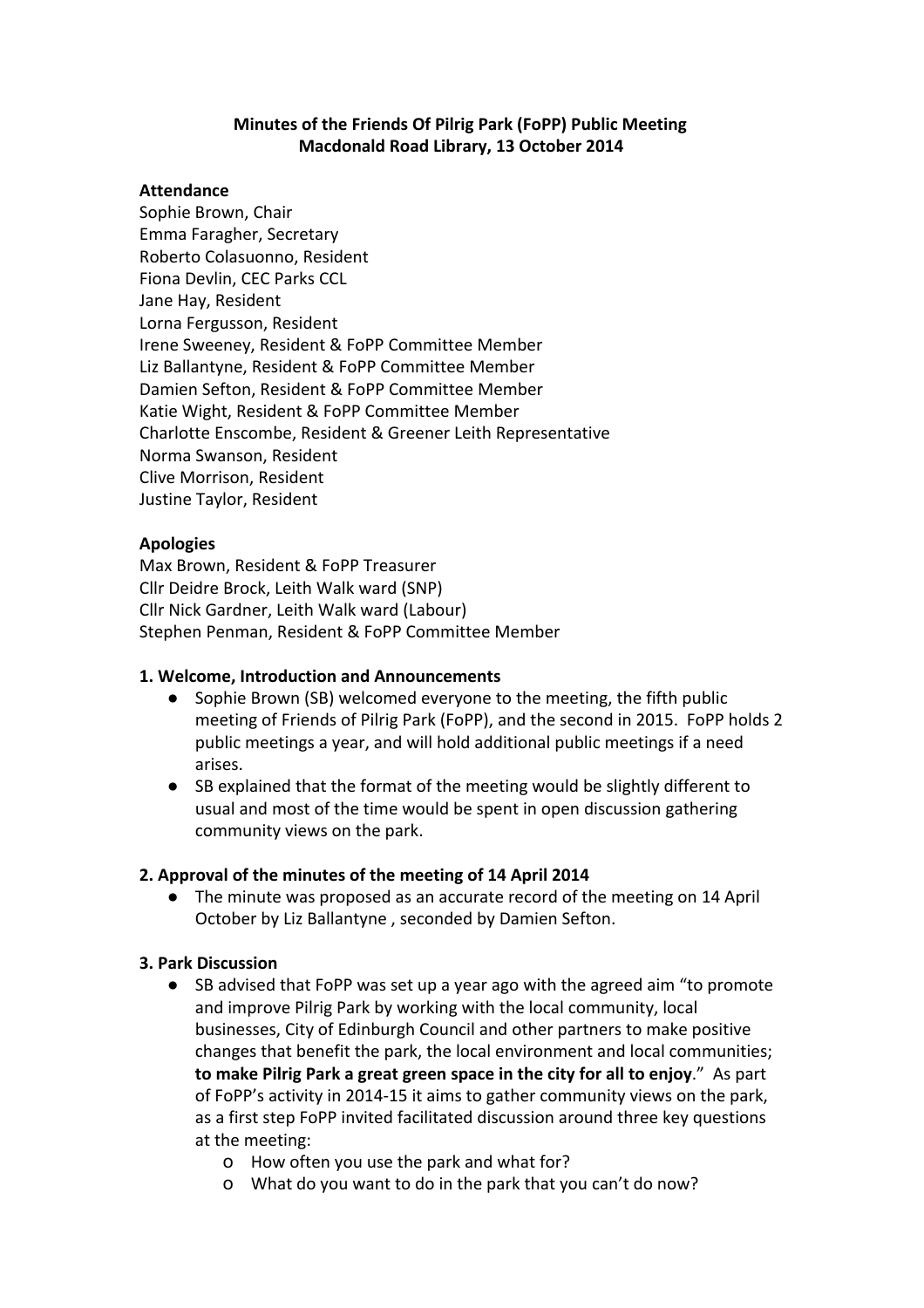- o What do you want from the park?
- The meeting split into small discussion groups for half an hour. Groups then reported their opinions on the questions to the meeting. Discussion is recorded in a separate report which is attached to this minute [Appendix 1].
- SB advised future planned activity includes surveys to gather wider community views, and FoPP will seek volunteers to help.

# **4. Annual General Meeting**

## **4.1 Chairs Report**

- SB gave the chair person's report which is attached to this minute [Appendix 2]
- Fiona Devlin responded to the report to advise that CEC is due to deliver the last bench to the park. Residents advised some benches were loose, FD will investigate.

## **4.2 Treasurers Report**

● In the Treasurers' absence, FoPP committee member Damien Sefton gave the report. [Appendix 3]

### **4.3 Committee Membership**

The following committee membership for 2014-15 was agreed at the meeting

- Sophie Brown was proposed as FoPP Chair by Emma Faragher, seconded by Katie Wight.
- Stephen Penman was proposed as a committee member by Sophie Brown, seconded by Liz Ballantyne
- Emma Faragher Smith was proposed as secretary by Katie Wight, seconded by Damien Sefton
- Max Brown was proposed as Treasurer by Katie Wigth, seconded by Liz Ballantyne
- Damien Sefton was proposed as a committee member by Emma Faragher Smith, seconded by Sophie Brown
- Katie Wight was proposed as a committee member by Sophie Brown, seconded by Liz Ballantyne
- Irene Sweeney was proposed as a committee member by Emma Faragher Smith, seconded by Sophie Brown
- Liz Ballantyne was proposed as a committee member by Sophie Brown, Seconded by Emma Faragher Smith.

## **5. ACOB**

### **5.1 Clearance Day**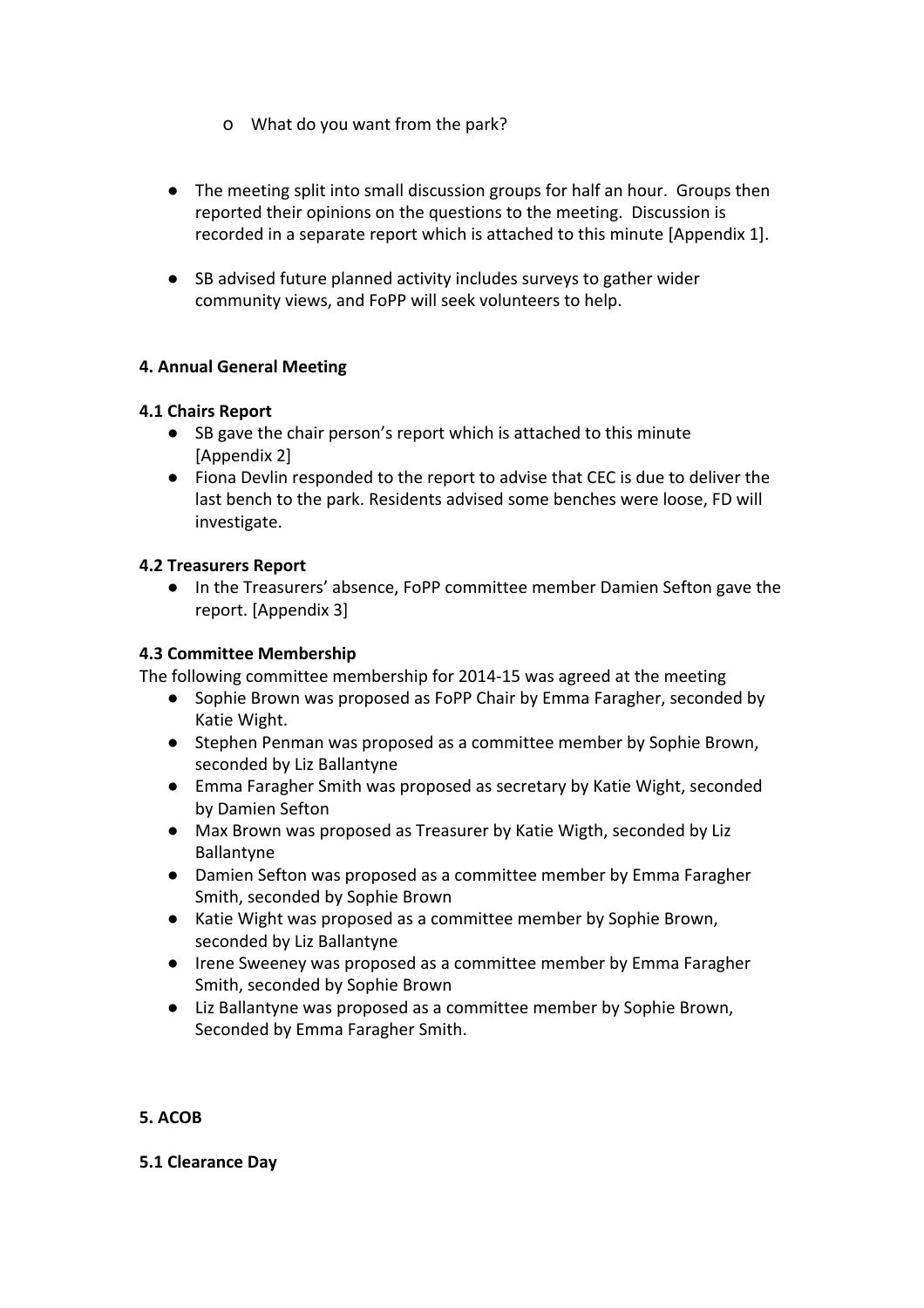● SB reminded attendees that there is a woodland clearance day in the park on Saturday 25 October and encouraged people to help, the meeting point is the small playground

## **5.2 Removal of Ash Tree**

- LB raised the recent removal of a large ash tree in the park and proposed that the trunk which has remains offers opportunity for a project for FoPP.
- It was agreed that FoPP should explore opportunity to create a tree sculpture with CEC.

# **5.3 Fencing in Park**

- A resident expressed concern at the untidy temporary fencing that has appeared against walls in areas of the park.
- FD and SB explained that this part of a city wide survey following a wall collapse at Liberton High School which resulted in the death of a pupil. The temporary fencing is in areas that have been identified as in need of stabilisation work and is only temporary.

# **5.4 Syringes**

- LB raised on-going concerns at syringes found in the park.
- SB advised that she continues to share community concerns at meetings with CEC and the concern will be minuted for the record. SB reminded the meeting that FoPP continues to take action at appropriate for a friends group but that drugs are a significant social issue which cannot be tackled by a Friend of Parks Group alone.

## **Date of Next Public Meeting**

● The date of the next public meeting will be circulated when a date is confirmed.

Signed: Date:

Signed: The Contract of the Contract of the Contract of the Date: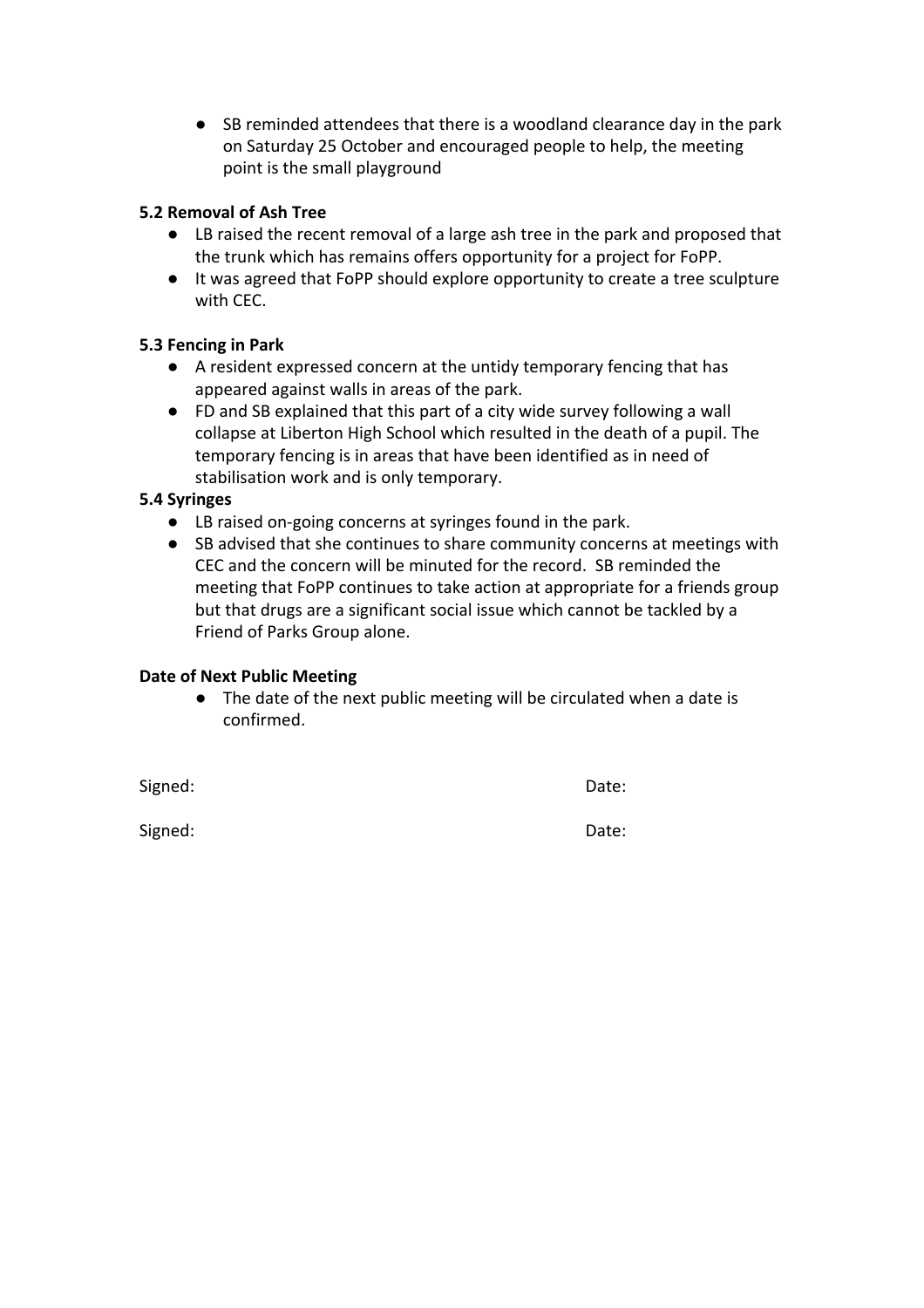### **Appendix 1: Responses to Group Discussion**

### **Friends Of Pilrig Park**

### **Group Discussion at Public Meeting: three questions about the park**

### **How often you use the park and what for?**

- $\bullet$  3x a week transit and bird watching
- Everyday on way to work / with children at weekend
- Daily dog walk
- Bird watching
- Sitting in the sun
- $\bullet$  Once a month cycle on way to work
- Everyday for dog walking
- Everyday with children in play areas
- Everyday for access to property
- Monthly cycling, walking, barbque
- Fortnightly running
- $\bullet$  Twice a day dog walking
- Between Fortnightly and Monthly picnics/ walk with friends and family/cut through to venues in Leith
- 5/6 days a week commuting to work/nursery & using playgrounds
- ●

### **What do you want to do in the park that you can't do now?**

- Path to springfield needs improving
- Mobile café
- Better bird friendly areas
- Would like more benches at balfour st end
- Pat around giant poplar by balfour place/Pilrig park school
- Unable to get a seat on a bench could do with more and possibly picnic tables
- Improving paths so you can walk safely there as have been some accidents
- Improving paths
- Cycling- poor path surfaces reduces ability to use it
- $\bullet$  Safety not nice to use at night
- To go in woodland- and for dogs to go in woodland
- 6 days a week- walking through, using play parks, cycling through
- To walk through the park after dark and feel safe
- To cycle smoothly through the park
- To walk through safely after dark
- Events and community activities- more reason to come
- Explore woodland areas safely
- Community garden
- Adult gym/sports classes
- To know where all the entrances and paths will take me
- Walk through the park after dark without feeling scared (entrance at school particularly bad)
- Playpark (esp small) cleaner, free of glass and needles.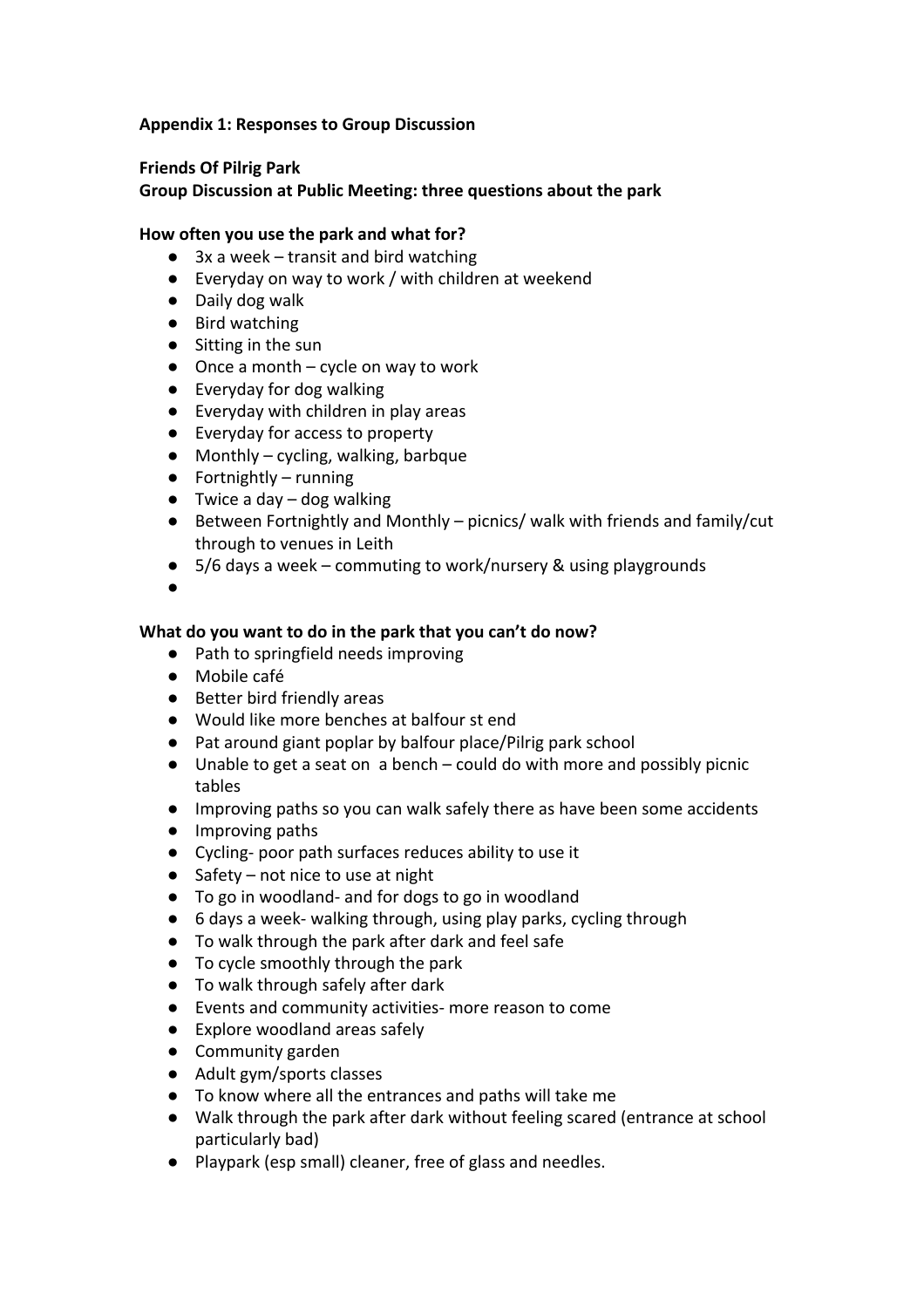### **What do you want from the park?**

- To be a Safe and Health environment
- Could do with more lighting not safe and very dark
- Café / coffee
- Increase use of park e.g. more promotion of commuter routes through the park / connect to Edinburgh Cycle Network
- Pedestrian signage of routes (e.g. commuter routes above)
- Signage promoting positive behaviour (like old park rules boards)
- Signage making role of cycle lane clear, and positive behaviour around pedestrians, dogs, cyclists e.g. follow approach taken on canal paths in Edinburgh – speed limits and dual use signs with good etiquette advice e.g. ring bell to warn pedestrians; keep dogs under control on cycle path areas. (were some differences of opinion between pedestrians and cyclists)
- Organise star gazing nights or bat watching (night time positive activity)
- Clean and sage
- Encourage biodiversity
- Open and safe space for recreation, but also a haven for wildlife
- Improve Biodiversity
- Signage from Leith Walk
- Improve cycle connections through park
- Get a connection between Pilrig Street and Balfour place (path?)
- Safe Environment
- Feel safe in play park areas (glass and needles)
- For park to have a real sense of community meeting place
- Coffee
- To feel like a well cared for place
- Good axis from Leith Walk down Balfour Street to Pilrig House
- A community space
- A safe space
- A learning resource for school nature and wildlife
- Picnic/ meeting place
- To buy coffee
- To learn about Pilrig parks heritage
- More support of biodiversity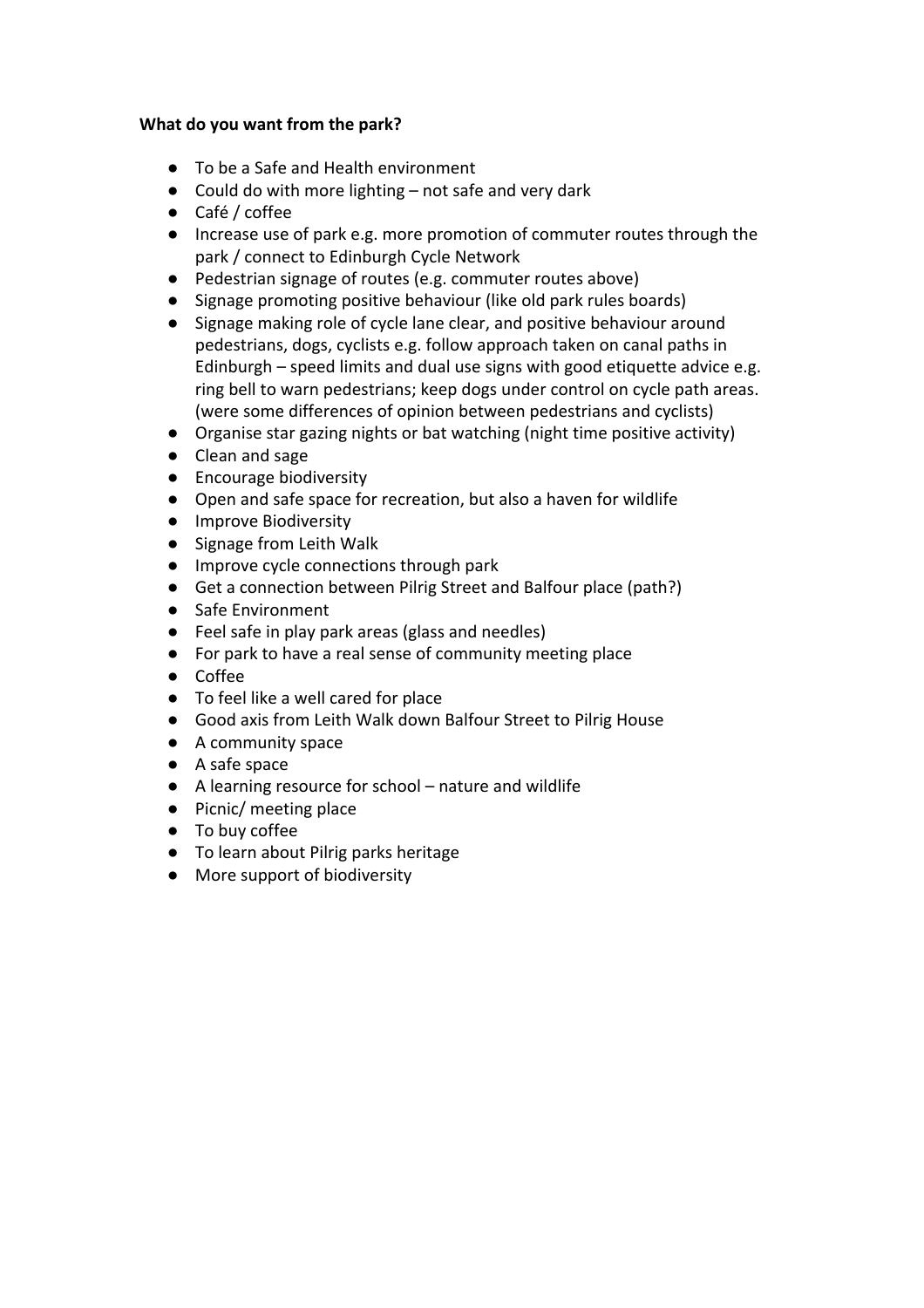# **Appendix 2: Chairs Report**

2013/14 was the first full year as a constituted group for the Friends of Pilrig Park. We have worked with CEC, and other local groups and organisations to look to improve the park:

- Successfully lobbied CEC to have extra bins and benches put in the park
- After a walk round with CEC they agreed to resurface the Cambridge Gardens path and filled potholes at the Pilrig Street entrance (ongoing discussions about the other paths)
- 2 pieces of extra equipment in the small playpark
- Ran 7 litter pick and clearance days
- Cleared the wooded area to the north of the park bordering the newly opened Gaelic School
- Held an Easter Egg hunt with the Pilmeny Development Project
- Awarded £1000 through Leith Decides and worked with a local artist, Lorne Primary, Taobh na Pairce and Pilmeny Development Project to deliver a series of anti-litter posters. These are now up in the play parks.
- Developed a priorities list for the park (signed off at the last public meeting).
- New website created for the group.
- Supported Citizen Curator to deliver the Balfours Botany project this has resulted in over 900 native Scottish bluebells planted behind the small playpark, expert horticultural advice for FoPP and the very lovely steel tree tags produced by Andrea Geille, which are now hanging from 4 of the trees along the central path in the park.

I would like to pass on my thanks to the Committee and all the members for the hard work and support over the past 12 months.

Sophie Brown Chair, Friends of Pilrig Park